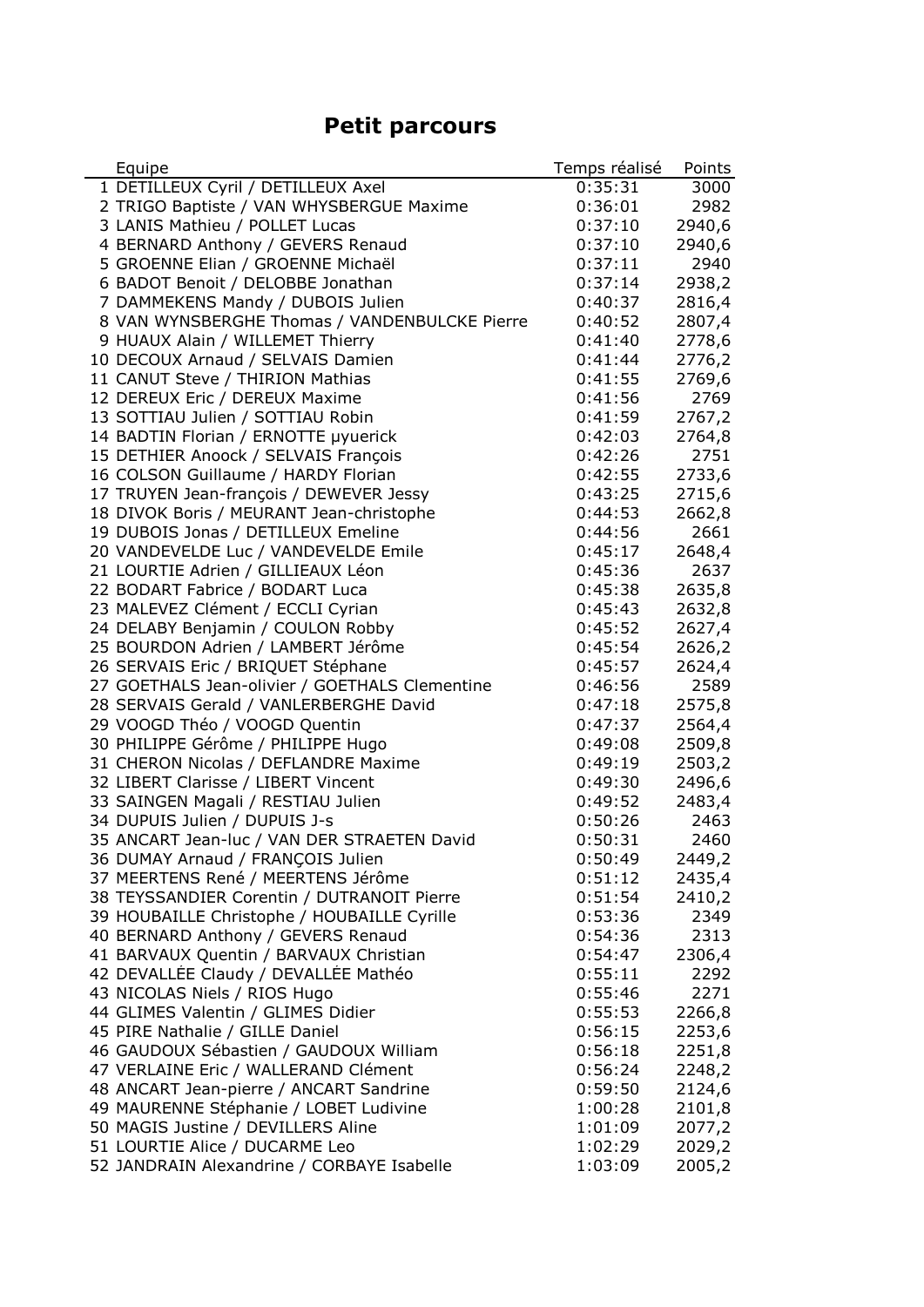| 53 DEPREZ David / ANCART Mannon   | 1:13:54 | 1618,2 |
|-----------------------------------|---------|--------|
| 54 SERVAIS Mannon / DEPRET Marion | 1:20:26 | 1383   |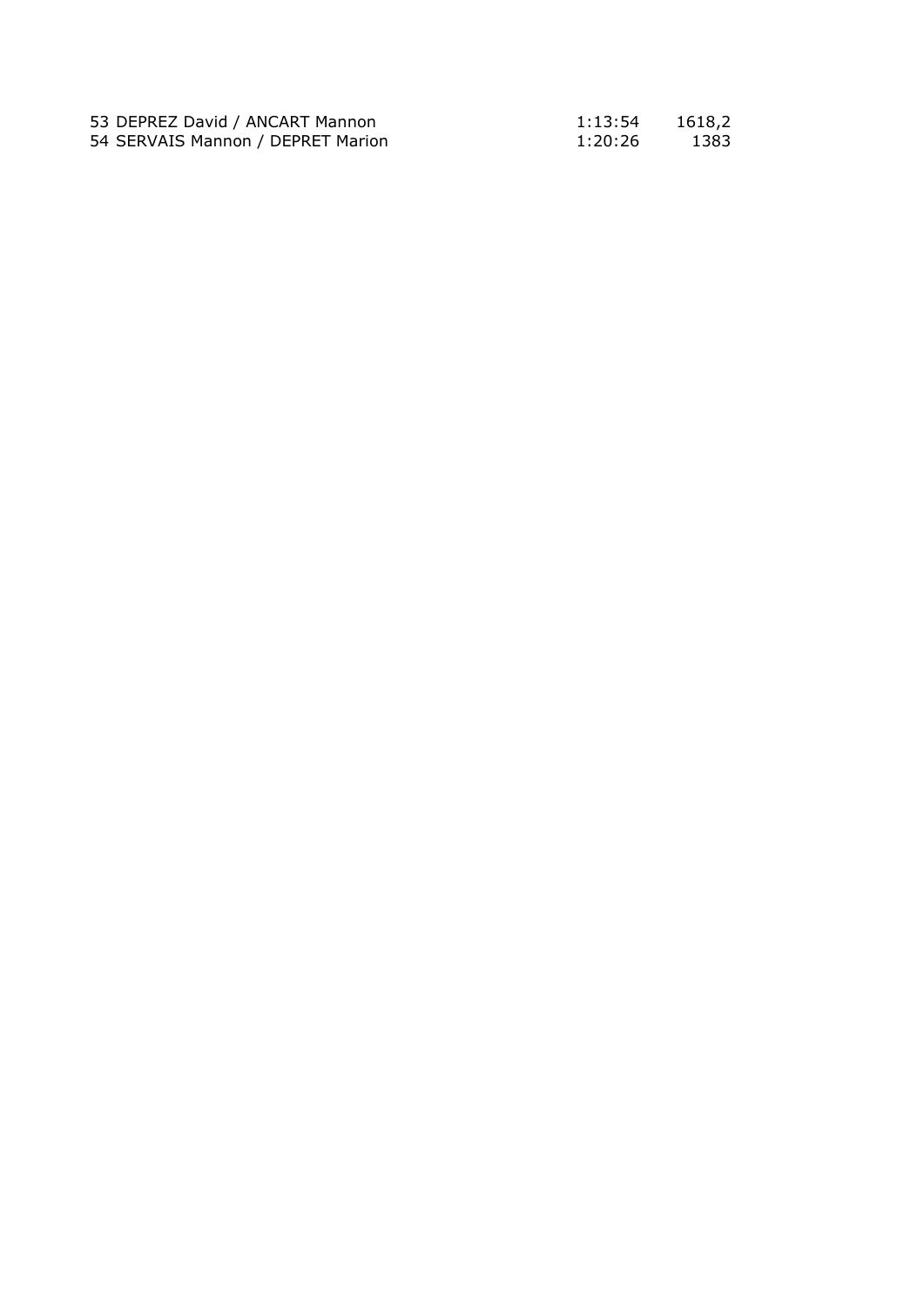## **Grand parcours**

| Equipe                                         | Temps réalisé | Points |
|------------------------------------------------|---------------|--------|
| 1 DENIS Kevin / SONCK Raphael                  | 0:58:34       | 3000   |
| 2 DRAUX Corentin / LEGRAIN Julien              | 0:59:31       | 2965,8 |
| 3 DEBELDER François / LOMBART Martin           | 0:59:51       | 2953,8 |
| 4 EVRATS Matthias / GORIN Leopold              | 0:59:55       | 2951,4 |
| 5 HUBERT Charles / DUMONT Mathieu              | 1:00:56       | 2914,8 |
| 6 MARIN Nicolas / TURPIN Yannick               | 1:03:47       | 2812,2 |
| 7 DUPUIS Thomas / THIBAUT Vincent              | 1:04:18       | 2793,6 |
| 8 RIOS José / VANDERHEYDEN jacques             | 1:04:39       | 2781   |
| 9 BASTIEN Olivier / HARDY Pascal               | 1:06:00       | 2732,4 |
| 10 ZANIER Laurent / LEBRUN Olivier             | 1:06:22       | 2719,2 |
| 11 SECHEMAYE Michael / MICHAUX Philippe        | 1:06:34       | 2712   |
| 12 BULTOT Sylvain / RENARD Antoine             | 1:07:04       | 2694   |
| 13 BRUYR Guillaume / BRUYR Augustin            | 1:07:12       | 2689,2 |
| 14 BONNIER Olivier / BONNIER Vincent           | 1:07:58       | 2661,6 |
| 15 MARX Gilles / SERWY Florian                 | 1:08:40       | 2636,4 |
| 16 STOKIS Raphaël / STOKIS Aymeric             | 1:10:24       | 2574   |
| 17 GREUSE Dimitri / HOUDART Pierre             | 1:10:41       | 2563,8 |
| 18 COQUERIRUY Philippe / OLIVIER Loïc          | 1:10:51       | 2557,8 |
| 19 GOFFINET Florence / JOUNIAUX Françoise      | 1:10:57       | 2554,2 |
| 20 DEMARQUET Michel / BERTIAUX Charles         | 1:11:17       | 2542,2 |
| 21 CHAUSSIER Grégory / BENOIT Thibaut          | 1:11:32       | 2533,2 |
| 22 VAN THUYNE Axel / BLONDEAUX Yannick         | 1:11:46       | 2524,8 |
| 23 DRUINE Pauline / BALESTRIE Benoit           | 1:12:51       | 2485,8 |
| 24 BAILLY Karl / BAILLY Jeoffrey               | 1:13:10       | 2474,4 |
| 25 MINET Gatien / VANDEVELDE Clément           | 1:13:21       | 2467,8 |
| 26 POUCET Lucas / BASTIEN Pierre               | 1:13:48       | 2451,6 |
| 27 FICHET Dominique / DEDONCKER Damien         | 1:14:02       | 2443,2 |
| 28 TARELS Tom / AMANT Nicolas                  | 1:14:12       | 2437,2 |
| 29 FOULON Marie-christine / BAIOLET Christophe | 1:14:15       | 2435,4 |
| 30 DEFLORENNE Xavier / CHANTEUX Julien         | 1:14:17       | 2434,2 |
| 31 MARIQUE Gaetan / BERCY Vincent              | 1:14:18       | 2433,6 |
| 32 GUIOT Pascal / DEPRET Vincent               | 1:14:31       | 2425,8 |
| 33 DUFRANE Gil / DUFRANE Thibaut               | 1:14:49       | 2415   |
| 34 BEAREZ Jean / NOIRET Jimmy                  | 1:14:54       | 2412   |
| 35 JUNEMANN York / WATHELET Damien             | 1:15:02       | 2407,2 |
| 36 CORDIER Jean-claude / PERVEUX Olivier       | 1:15:39       | 2385   |
| 37 ZIMMER Dylan / VANHOYE Pascal               | 1:15:56       | 2374,8 |
| 38 STICKER Johan / GOSSELMAN Pierre            | 1:15:58       | 2373,6 |
| 39 LOURTIE Christophe / VAN NUFFELEN Geoffrey  | 1:16:20       | 2360,4 |
| 40 BRY Olivier / LURKIN Geoffrey               | 1:16:45       | 2345,4 |
| 41 BOURGUIGNON Pierre / PETIT Pierre-florent   | 1:17:32       | 2317,2 |
| 42 MAHY Jean-luc / MAHY Florent                | 1:18:20       | 2288,4 |
| 43 VILLETTE Raphaël / BAIJOT Amandine          | 1:18:44       | 2274   |
| 44 JAUCQUET Daniel / MABILLE Joël              | 1:18:57       | 2266,2 |
| 45 LE, AERTS Mathieu / MARTIN Anthony          | 1:19:57       | 2230,2 |
| 46 BOURCY Gregory / BONNENGE Benjamin          | 1:20:23       | 2214,6 |
| 47 BOUILLET Olivier / LEBRUN Pierre            | 1:21:25       | 2177,4 |
| 48 LACROIX Logan / VAN RYMENANT Rémi           | 1:21:32       | 2173,2 |
| 49 GILLARD Jean-pierre / BOURLARD Marc         | 1:21:38       | 2169,6 |
| 50 HUAUX Antoine / DELPIERRE Maxime            | 1:21:52       | 2161,2 |
| 51 CHAMPENOIS Christophe / CHAMPENOIS Emilie   | 1:22:03       | 2154,6 |
| 52 BERRIER Ludovic / CONNART Vincent           | 1:22:12       | 2149,2 |
|                                                |               |        |